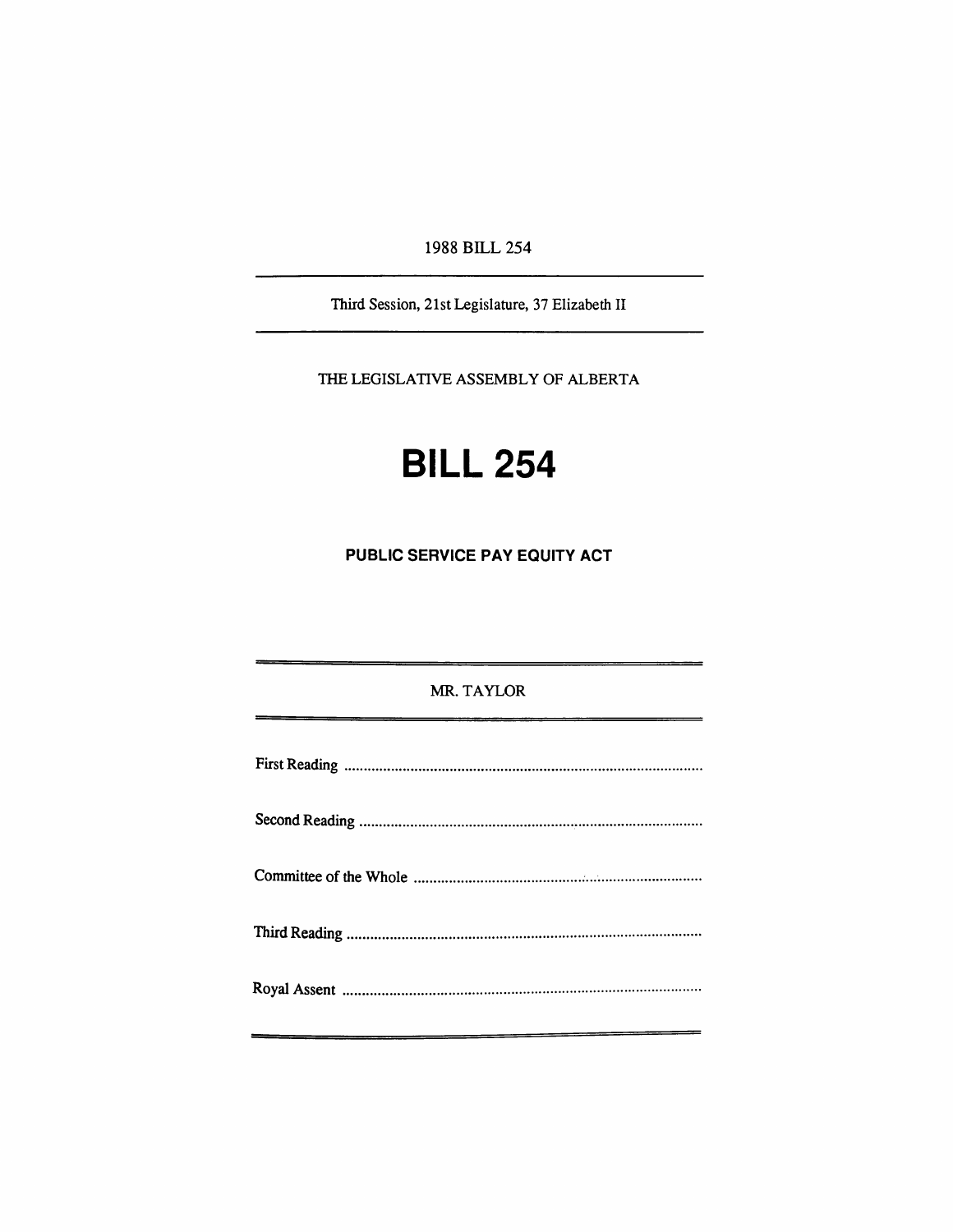*Bill 254 Mr. Taylor* 

### **BILL 254**

#### **1988**

#### **PUBLIC SERVICE PAY EQUITY ACT**

*(Assented to , 1988)* 

HER MAJESTY, by and with the advice and consent of the Legislative Assembly of Alberta, enacts as follows:

#### **PARTI**

#### **INTERPRETATION AND APPLICATION**

**Definitiona** 

**1(1)** In this Act,

(a) "Agency" means the Pay Equity Agency established by this Act;

(b) "bargaining agent" has the meaning given to it in the Labour Relations Act;

(c) "collective agreement" means an agreement in writing between an employer and a bargaining agent covering terms and conditions of employment;

(d) "compensation" means aU payments and benefits paid or provided to or for the benefit of a person who performs functions that entitle the person to be paid a fixed or ascertainable amount;

(e) "effective date" means die day Part II comes mto force;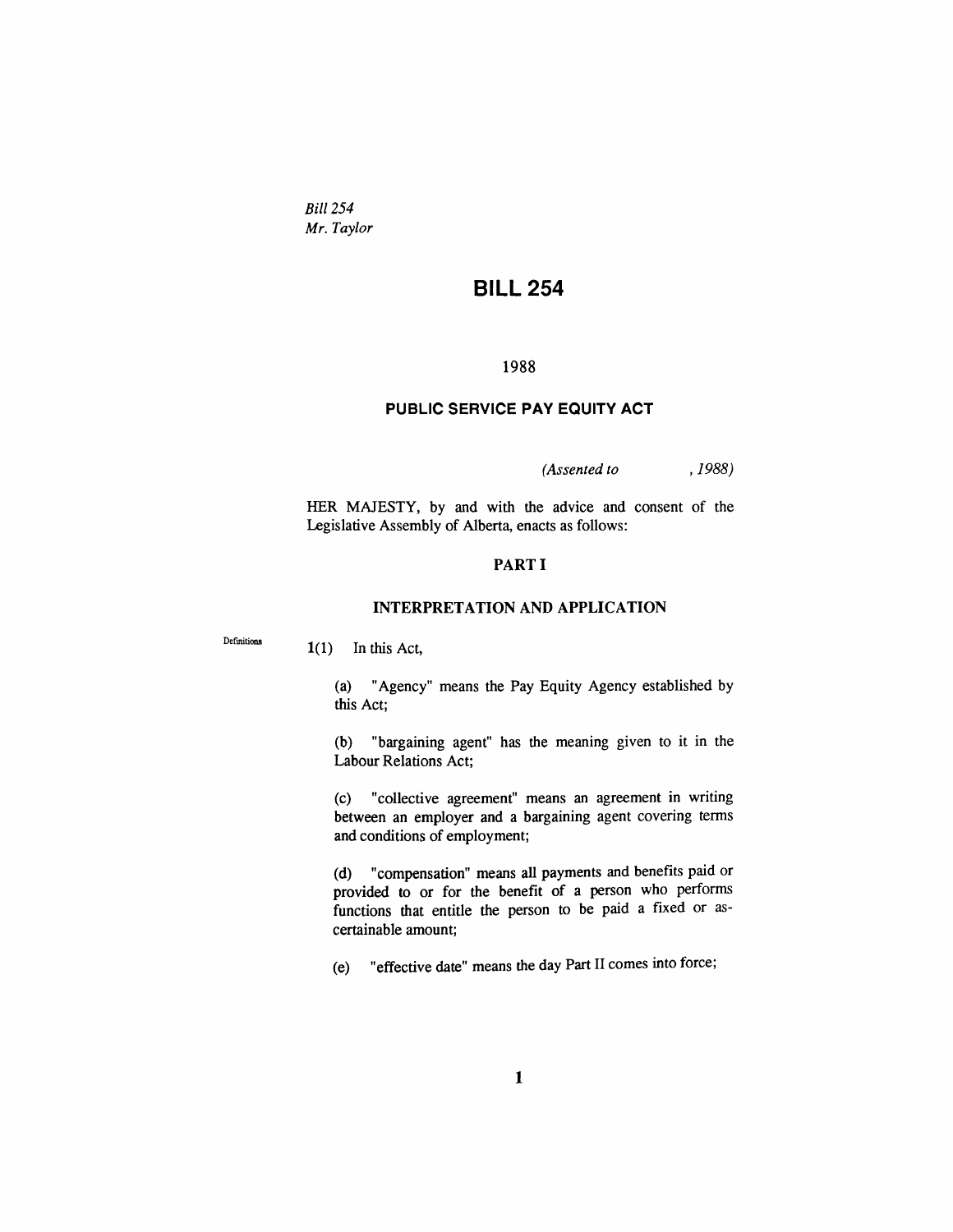(f) "employee" means,

(i) an employee as defined in the *Public Service Act,* 

(ii) a person employed by the Alberta Liquor Control Board, the Alberta Labour Relations Board or the Workers' Compensation Board;

(g) "employer" means the employer of an employee to whom this Act applies;

(h) "group of jobs" means a grouping or series of jobs diat bear a relationship to each other because of the nature of die work required to perform them and that are organized in successive job levels, and, where there are no such job levels, means jobs that are grouped together for the purposes of compensation;

(i) "job level" means,

(i) a grade or rank of jobs within a group of jobs that has a rate or range of salary assigned to the grade or rank,

(ii) a group of jobs, if the group of jobs contains no grades or ranks;

(j) "job rate" means the highest rate of compensation for a job level;

(k) "Minister" means die Minister of Labour or such odier member of the Executive Council to whom the administration of this Act may be assigned;

(1) "predominandy female group of jobs" means,

(i) a group of jobs diat, on the effective date, has 60% or more of the positions in the group occupied by women,

 $(ii)$  if Part III or V applies, a group of jobs that the employer and the bargaining agent or agents agree to designate as a predominantly female group of jobs,

(iii) if Part IV or VI applies, a group of jobs that the employer, with the Agency's approval, designates as a predominandy female group of jobs.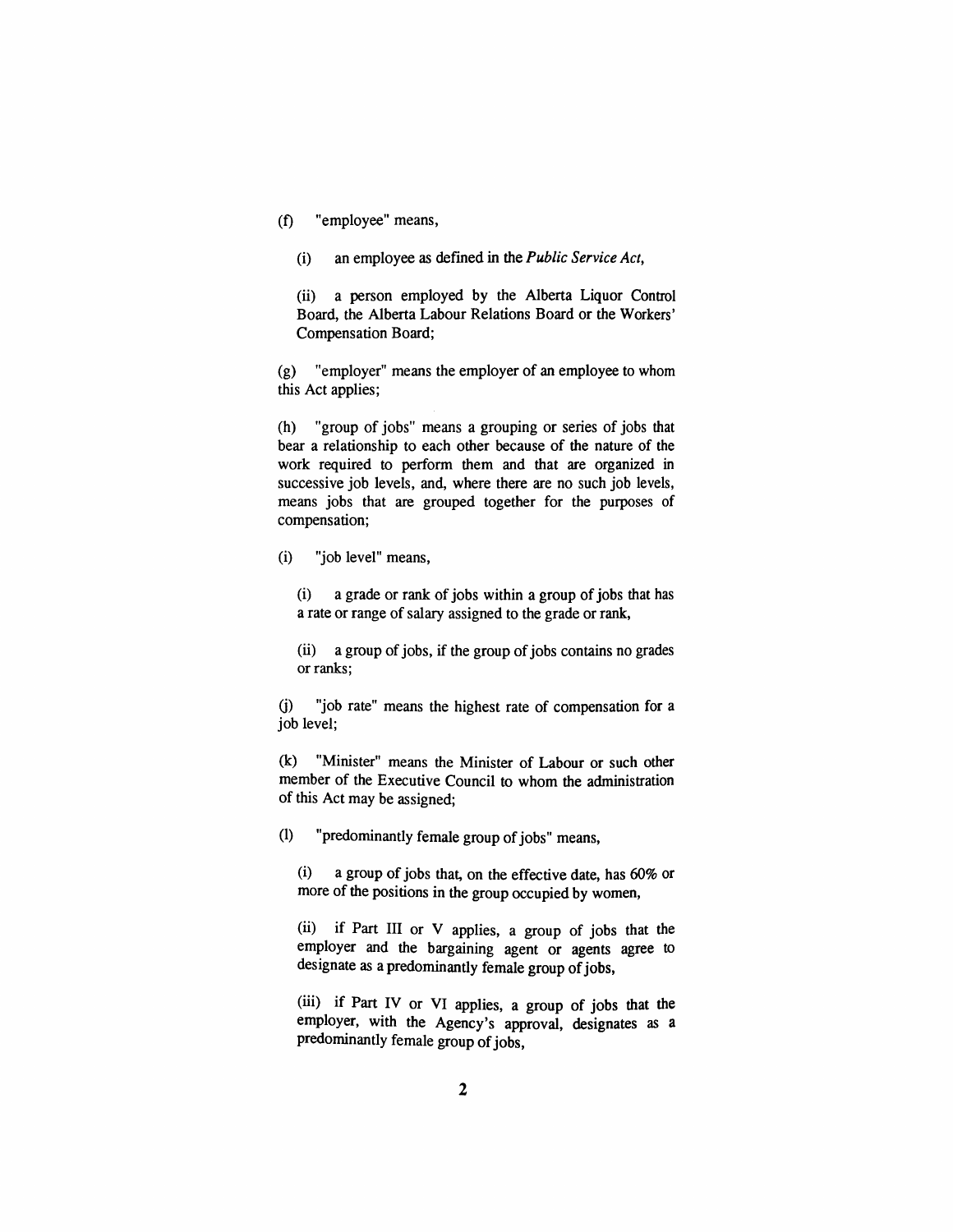(iv) a group of jobs diat is designated by die regulations made under this Act as a predominandy female group of jobs;

(m) "predominantly male group of jobs" means,

(i) a group of jobs that, on the effective date, has 60% or more of the positions in the group occupied by men,

(ii) if Part III or V applies, a group of jobs that the employer and the bargaining agent or agents agree to designate as a predominantly male group of jobs,

(iii) if Part IV or VI applies, a group of jobs that the employer, with the Agency's approval, designates as a predominantly male group of jobs,

(iv) a group of jobs diat is designated by the regulations made under this Act as a predominandy male group of jobs;

(n) "representative job level in a predominantly female group of jobs" means the job level in a predominantly female group of jobs that has the greatest number of employees.

(2) Where a group of jobs is designated as a predominantly female group of jobs or as a predominandy male group of jobs, the designation, subject to any order or direction of the Agency, is binding upon the employer, the employees of die employer and the bargaining agent, if any, of die employees.

(3) Where 2 or more job levels in a female group of jobs have the same number of employees, the job level with the higher or highest job rate shall be deemed to have the greater or greatest number of employees.

**Application** 

2 This Act applies to,

(a) the Crown in right of Alberta and employees as defined in the *Public Service Act;* 

(b) the Alberta Liquor Control Board, the Alberta Labour Relations Board and the Workers' Compensation Board and the employees of them;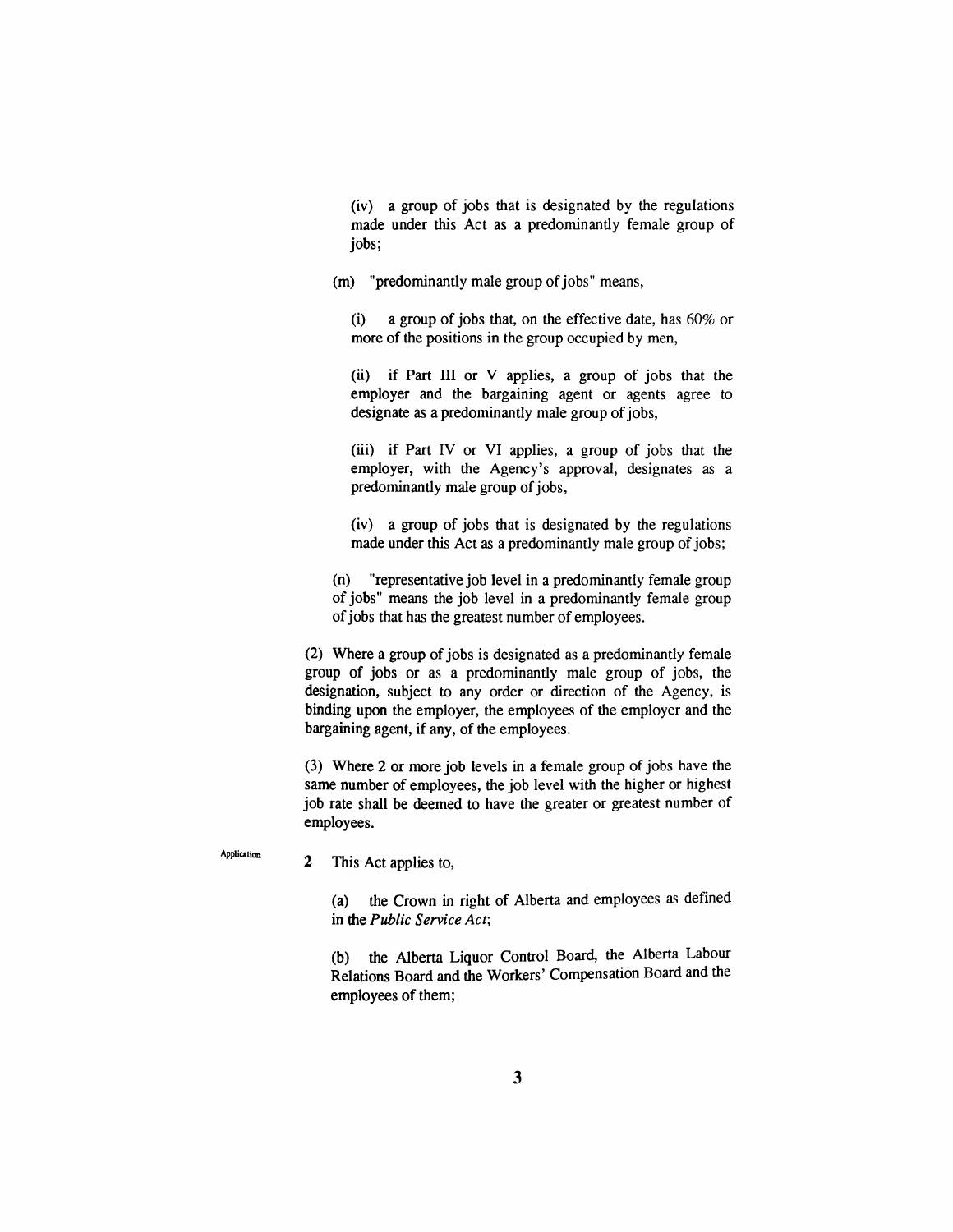(c) bargaining agents representing employees to whom diis Act applies.

#### **PART II**

#### **PAY EQUITY: GENERAL**

 $P_{\text{urpose}}$  3(1) The purpose of pay equity is to redress systemic gender discrimination in compensation for work performed by employees employed in predominandy female groups of jobs in die public service of Alberta.

> (2) Systemic gender discrimination in compensation shall be identified by undertaking comparisons between the representative job level in a predominandy female group of jobs and a job level in a predominandy male group of jobs in terms of relative pay and in terms of the relative value of the work performed.

Criterion

**4** The criterion to be applied in determining value of work for the purpose of this Act shall be a composite of the skill, effort and responsibility normally required in the performance of the work and the conditions under which it is normally performed.

Equity achieved

5(1) For the purposes of this Act, pay equity is achieved when the job rate for the representative job level in a predominandy female group of jobs is at least equal to die job rate for a job level in any predominantly male group of jobs where the work performed in the two job levels is of equal or comparable value.

(2) Where more dian one comparison is possible between die representative job level in a predommandy female group of jobs and job levels in a predominantly male group of jobs where die work performed in all job levels is of equal or comparable value, pay equity is achieved when the job rate for the representative job level in the predominantly female group is at least as great as the job rate for the job level in the predominantly male group with the lowest job rate.

(3) A job level in a predominantly male group of jobs shall not be used for purposes of comparison if less than 60% of the employees in the job level on the effective date are male.

 $\boldsymbol{4}$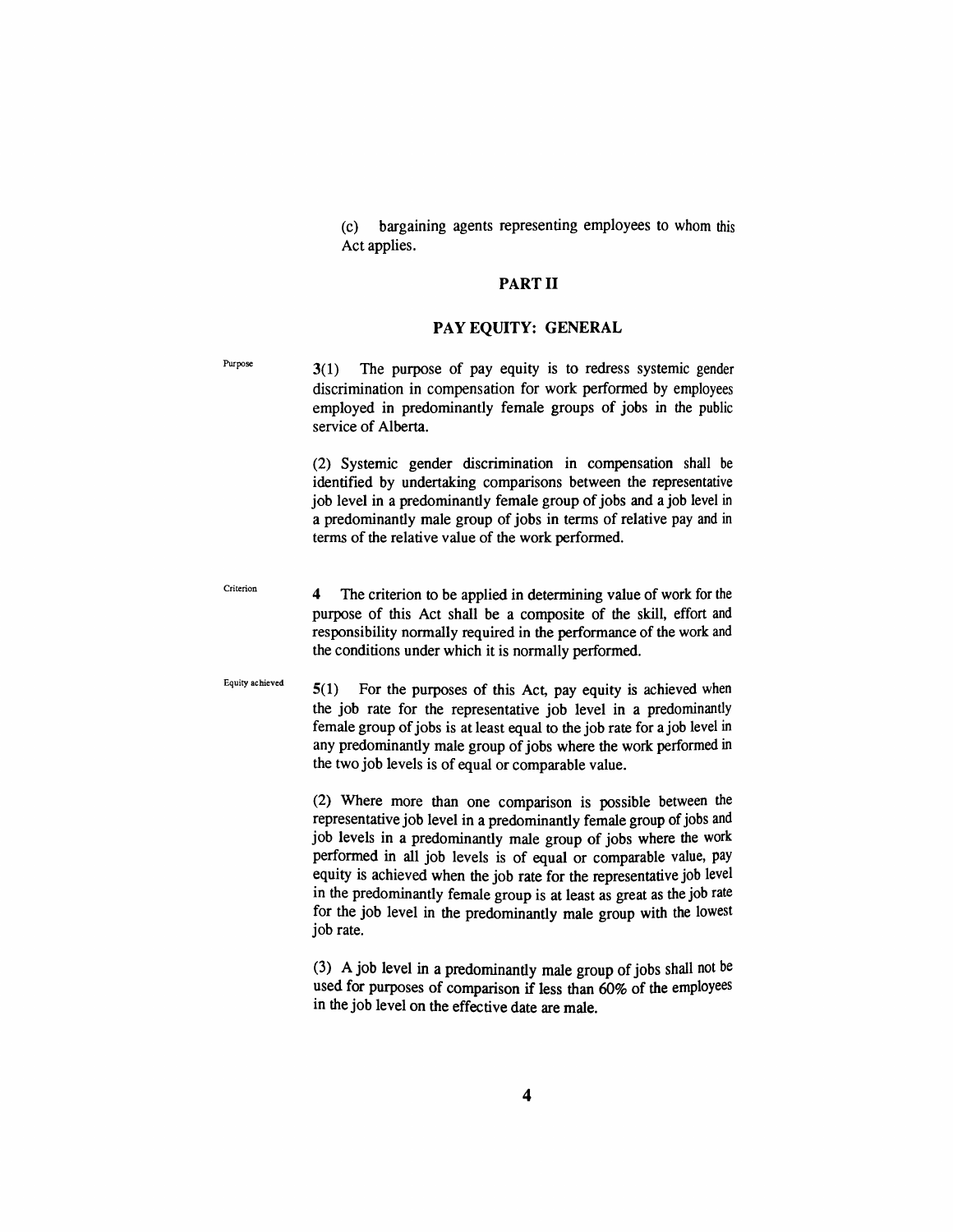(4) For the purposes of diis Act, differences in rates of compensation between job levels in predominandy male group of jobs of equal or comparable value shall be deemed not to reflect gender bias.

**Equity plans**  6 Plans to provide for pay equity for predominandy female groups of jobs shaU be established and implemented in accordance with this Act.

**Content of plan** 7 A pay equity plan,

> (a) shaU provide for the development or selection of a gender-neuttal job comparison or evaluation system;

> (b) shall identify all predominantly female groups of jobs and all predominantly male groups of jobs;

> (c) shaU provide for the application of the system referted to in clause (a) to positions in the predominandy female groups of jobs and in the predominandy male groups of jobs; and

> (d) shall provide for the adjustment of the rates of compensation in the representative job level in a predominantly female group of jobs, where necessary, to achieve pay equity and shaU provide that were such adjustments are required to be made, all job levels in the same predominandy female group of jobs as the representative job level shaU receive die same percentage adjustment of their rates of compensation when the plan is fully implemented.

**Positions not considered** 

8(1) A position that die employer, acting in good faith, designates as,

- (a) a temporary training position;
- (b) a student position;
- (c) a rehabilitation position;
- (d) a casual position; or
- (e) a position for which there is a temporary labour shortage,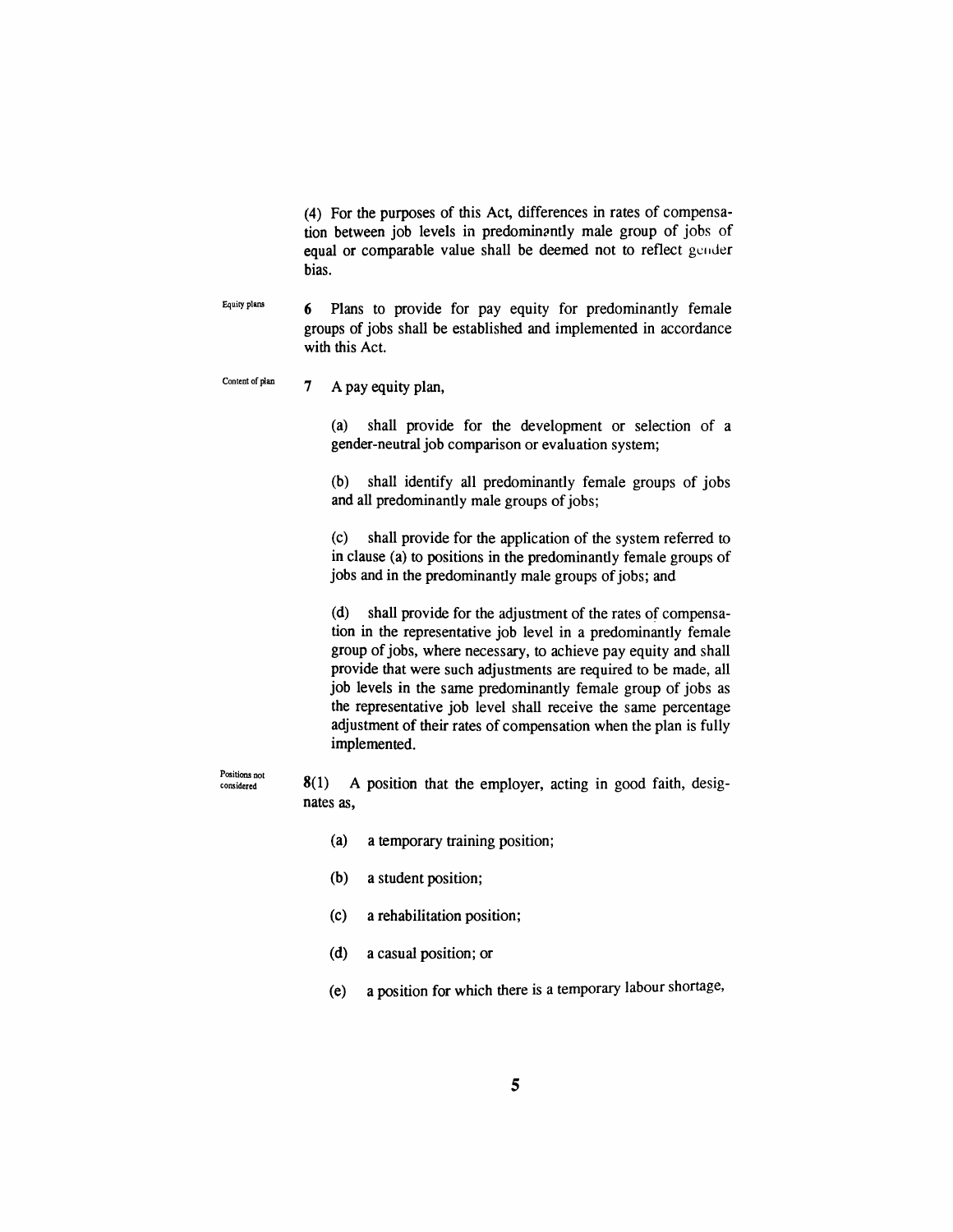or a position diat die Agency designates for die purposes of diis section may be excluded in determining the gender predominance of any group of jobs and need not be included in a pay equity plan.

(2) A position shall not be designated for die purposes of diis Act as a casual position if,

(a) the work is performed for at least  $1/3$  of the normal work period that applies to similar full-time work;

(b) the work is performed on a seasonal basis in the same position for the same employer; or

(c) the work is performed on a regular and continuing basis, although for less than 1/3 of the normal work period that applies for similar full-time work.

 $^{\text{No reduction for}}$  9 An employer shall not reduce the compensation payable to an employee or reduce the rate of compensation for any position in order to achieve pay equity.

 $P<sup>10</sup>$   $P<sup>10</sup>$   $P<sup>10</sup>$   $P<sup>10</sup>$   $P<sup>10</sup>$   $P<sup>10</sup>$   $P<sup>10</sup>$   $P<sup>10</sup>$   $P<sup>10</sup>$   $P<sup>10</sup>$   $P<sup>10</sup>$   $P<sup>10</sup>$   $P<sup>10</sup>$   $P<sup>10</sup>$   $P<sup>10</sup>$   $P<sup>10</sup>$   $P<sup>10</sup>$   $P<sup>10</sup>$   $P$ directs or orders are binding upon the employer, the employees in the positions to which the pay equity plan applies and the bargaining agent, if any, of the employees.

> (2) A pay equity plan prevails over the provisions of all relevant collective agreements and the adjustinents to rates of compensation required by the plan, from the date the plan is filed by the employer with the Agency or established by it, shall be deemed to be incorporated into and form part of the relevant collective agreements, if any, and of ensuing collective agreements, if any, entered into during the implementation period and the relevant collective agreements shall be amended accordingly.

> (3) Subsection (2) applies with necessary modifications to amendments to a pay equity plan directed or ordered by the Agency.

Implementation  $11(1)$  As soon as a pay equity plan has been filed with the Agency or established by it, the employer shall take all necessary steps, by way of job audits or otherwise, to prepare for implementation of the plan.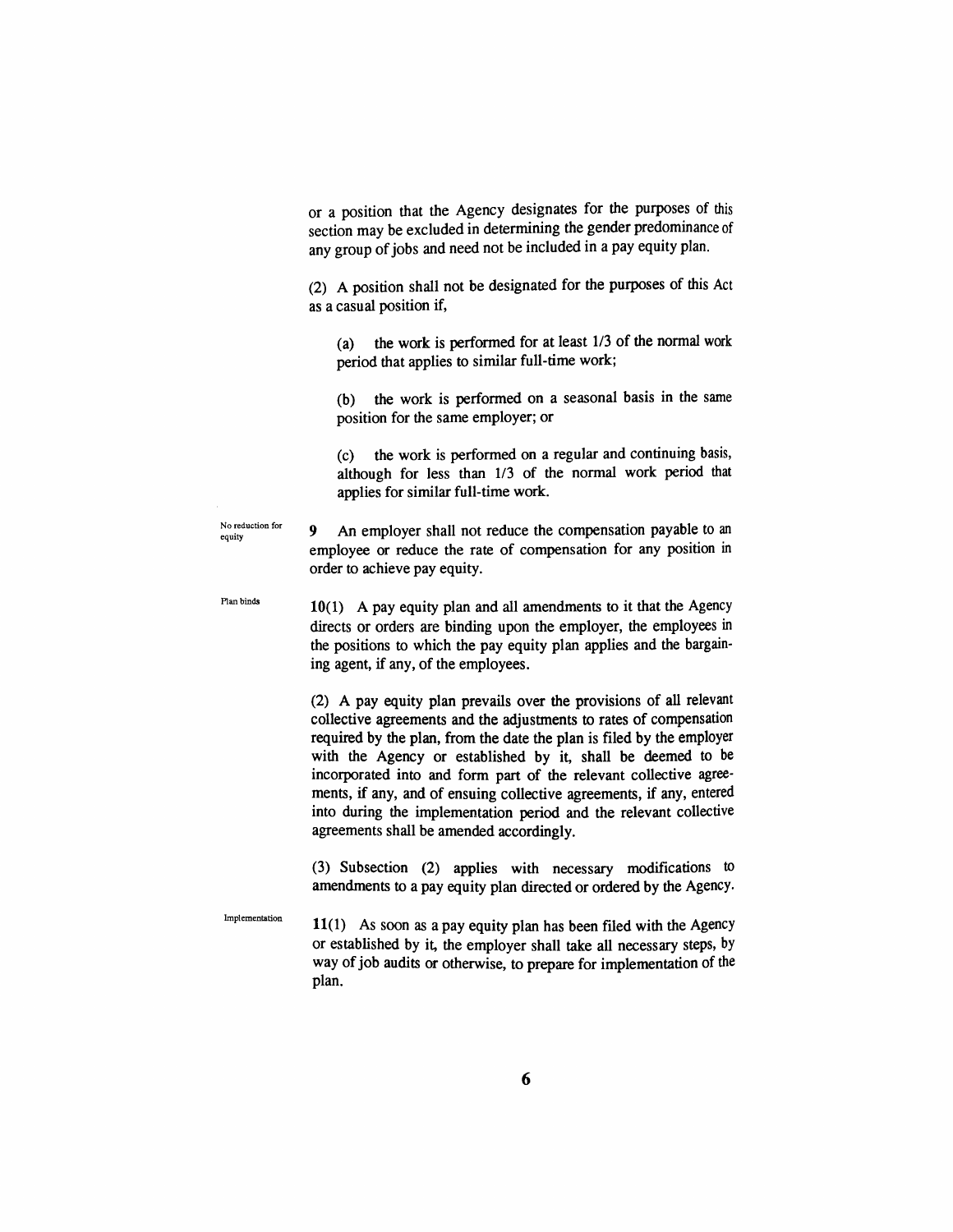$(2)$  If, after the filing of a pay equity plan, the Agency directs or orders any amendments to it, the amendments shall be deemed to be incorporated into and form part of the plan.

(3) An employer shall begin making adjustments to rates of compensation under a pay equity plan as soon as possible after the plan is filed with the Agency or established by it and,

(a) if the plan is one to which Part III applies, the first adjustments,

(i) shall be made no later than the day 18 months from the date of filing or establishment of the plan, and

(ii) shall be such that compensation payable during the 12-month period following the first adjustments shall be increased by not less than 1% of the employer's payroll for the bargaining unit to which the plan applies since the date on which bargaining with respect to the plan was required to commence under section 12 or not less than die amount required to achieve pay equity under the plan, whichever is less;

 $(b)$  if the plan is one to which Part IV applies, the first adjustments,

(i) shall be made no later than die day 18 mondis from the date of filing or establishment of the plan, and

(ii) shall be such that compensation payable during the 12-month period following the first adjustments shall be increased by not less than 1% of the employer's payroll for employees who are not in a bargaining unit since the date on which preparation of the plan was required to commence under section 14 or not less than the amount required to achieve pay equity under the plan, whichever is less;

(c) if the plan is one to which Part V applies, the first adjustments shall be made no later than the later of,

(i) the day 12 months from the filing or establishment of the plan, and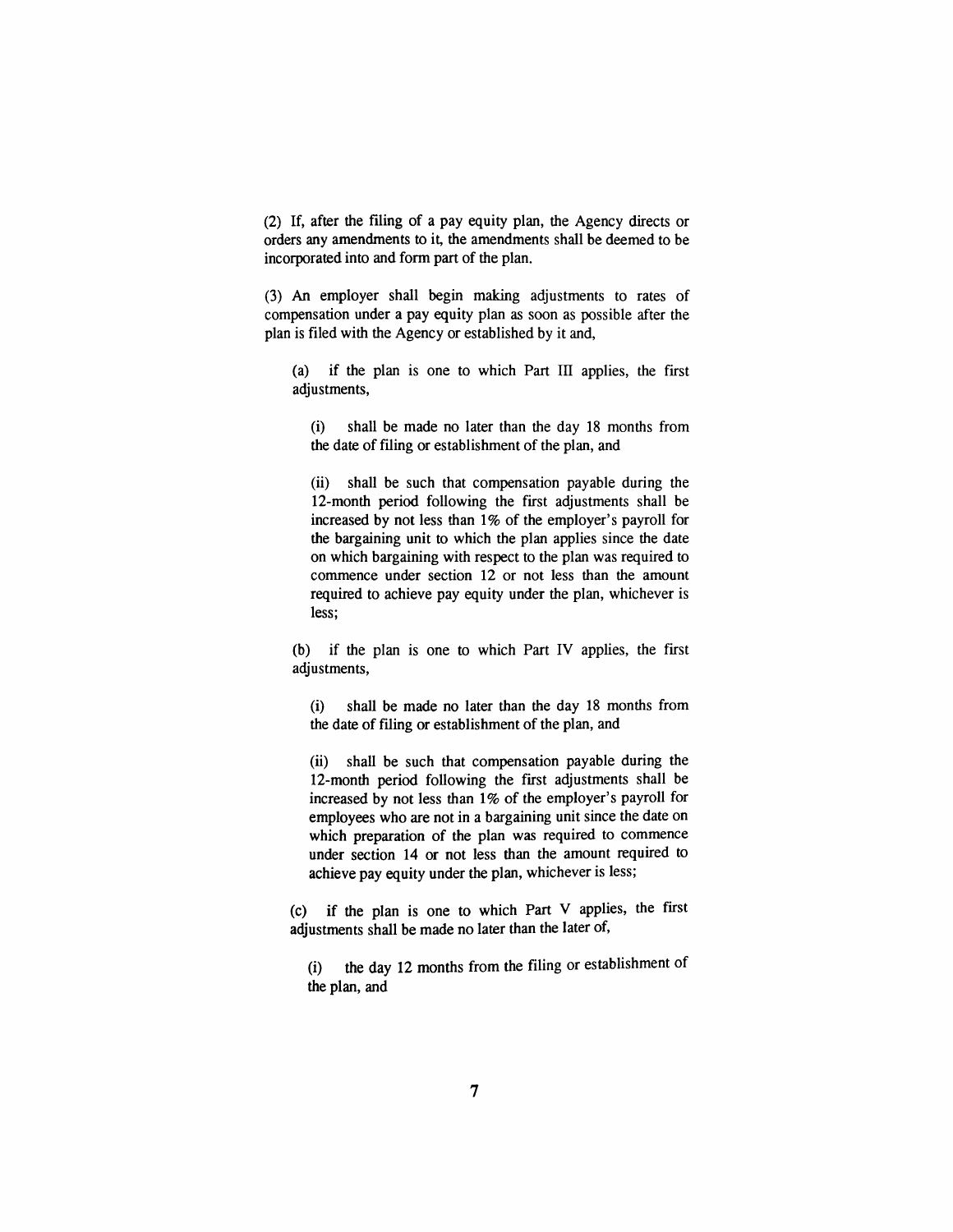(ii) the day after the last adjustment required to be made by the employer under all plans to which Part III apphes; and

(d) if the plan is one to which Part VI applies, the first adjustments shall be made no later than the later of,

(i) die day 12 mondis from die date of filmg or establishment of the plan, and

 $(ii)$  the day after the last adjustment required to be made by die employer under the plan to which Part V applies, or, if no plan is required under Part V, the day after the last adjustment required to be made by the employer under all plans to which Parts III and IV apply.

(4) Where an employer under a pay equity plan to which Part III or IV applies makes adjustments in rates of compensation over a period of years, the employer, not later than each anniversary of the first adjustments of rates of compensation made under the relevant plan under subsection (3), shall make further adjustments in rates of compensation until pay equity is achieved under the plan such that in the 12-month period following the anniversary the compensation payable under the plan shall be increased by at least,

(a) 1% of the employer's payroll for the relevant bargaining unit for the 12-month period preceding the anniversary if Part III applies to the plan; and

(b) 1% of the employer's payroll for employees who are not in a bargaining unit for the 12-mondi period preceding the anniversary if Part IV applies of the plan,

unless the remaining amount payable in relation to die relevant plan is less than  $1\%$  of the relevant payroll, in which case the adjustments shall equal the amount required to achieve pay equity under the plan.

(5) Where pay equity has been achieved under a pay equity plan to which Part HI or IV applies but has not been achieved under one or more other plans to which either of those Parts apply, adjustments in rates of compensation for the other plan plans shall be increased such that the amounts payable by the employer under all plans shall be at least equal to the amount that would have been payable had pay equity not been achieved under any plan.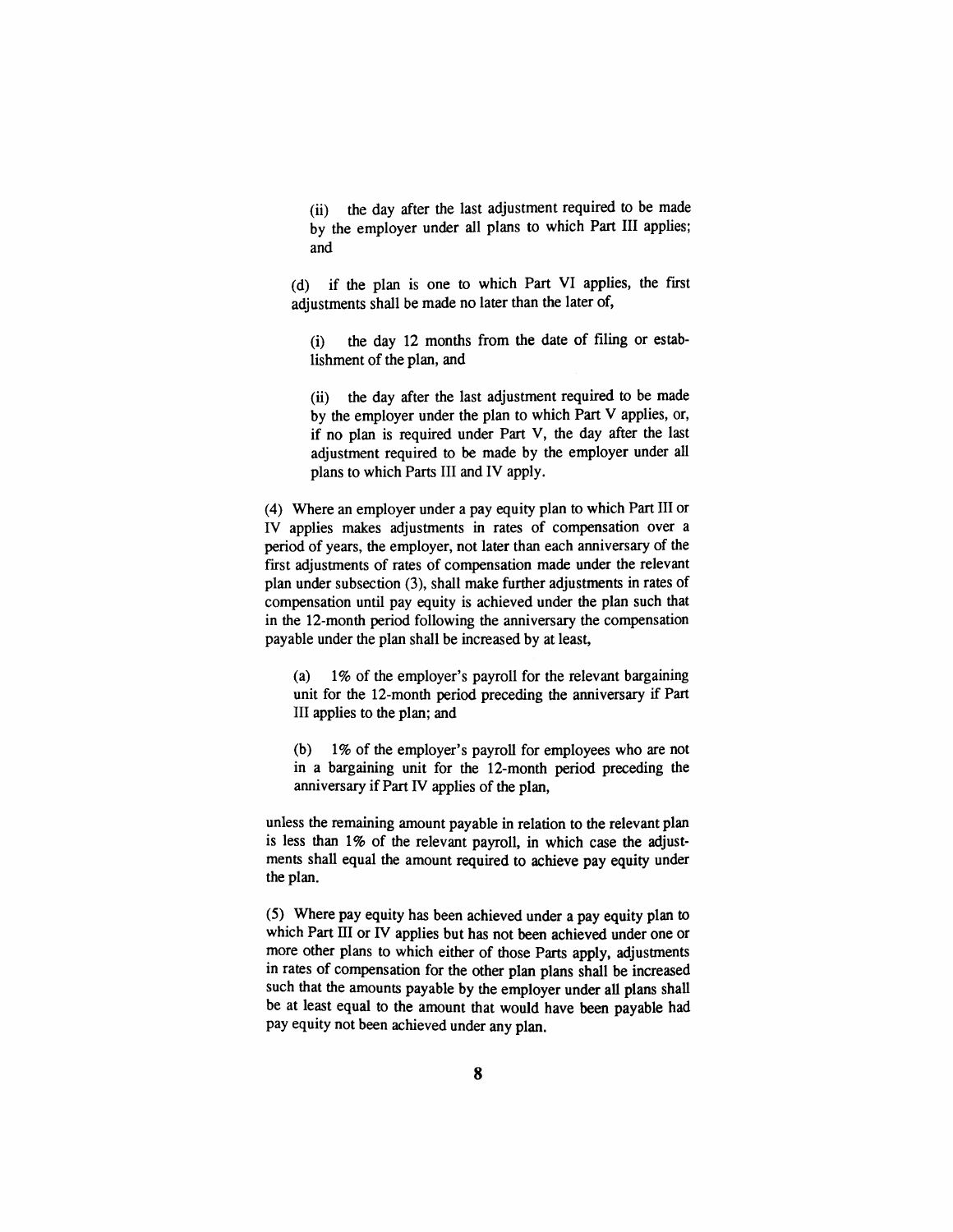(6) Where an employer under a pay equity plan to which Part V or VI applies makes adjustments in rates of compensation over a period of years, die employer, not later than each anniversary of the first adjustments to rates of compensation made under the relevant plan under subsection (3), shall make further adjustments in rates of compensation until pay equity is achieved under the plan such that in the 12-month period following the anniversary, the compensation payable under the plan shall be increased by at least 1% of the employer's payroll for all its employees for the 12-month period preceding the anniversary, unless the remaining amount payable in relation to the relevant plan is less than such 1%, in which case the adjustments shall equal the amount required to achieve pay equity under the relevant plan.

(7) Where the Agency extends the time limit for the filing of a pay equity plan or for the making of the first adjustments in rates of compensation under a pay equity plan, retroactive adjustments shall be made in rates of compensation under all pay equity plans of the employer to reflect the compensation that would have been payable had the extension not been granted.

(8) Except as provided in subsections (3) and (7), nothing in diis Part requires an employer to increase compensation payable under pay equity plans during a 12-month period in an amount greater than 1% of the employer's payroll for aU employees during the preceding 12-mondi period.

(9) In this section, "payroll" means the total of all compensation payable to die employees of the employer described in the relevant provision.

#### **PART m**

#### **BARGAINING UNIT PAY EQUITY PLANS**

Bargaining **12(1)** Notwithstanding any other Act, each employer and each bargaining agent for the employees of the employer shall negotiate in good faidi and endeavour to agree on a pay equity plan to provide for pay equity in predominandy female group of jobs in the bargaining unit represented by die bargaining agent in relation to predominantly male group of jobs in the bargaining unit.

> (2) A pay equity plan under subsection (1) shall be in writing and shall be executed by the employer and the bargaining agent.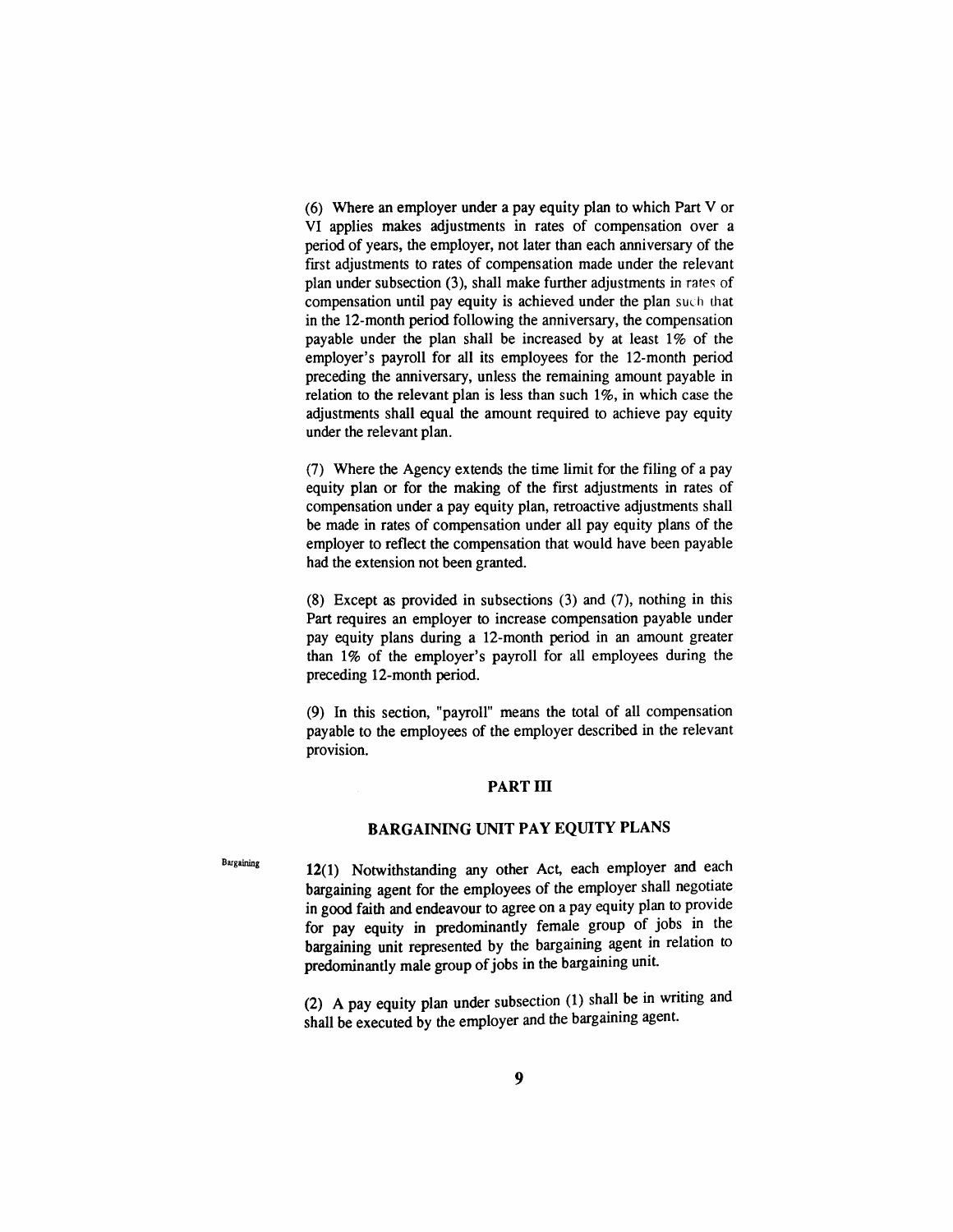(3) Forthwidi after the execution of a pay equity plan, the employer shall file a copy of the plan with the Agency.

13(1) If the employer and the bargaining agent fail to agree on a pay equity plan as provided in section 12 within 90 days from die effective date, either party may refer the matter to arbitration by giving notice to the Minister that the parties have been unable to agree on the terms of the plan.

Arbitration

(2) Within 10 days after receiving a notice under subsection (1), the Minister shall appoint a person to act as a single arbittator and the arbitrator, within 90 days, shall examine into and decide on all matters that are in dispute in order to conclude a pay equity plan.

(3) Within 10 days of the date of the arbittator's decision, the employer and the bargaining agent shall prepare and execute a document giving effect to the decision and to any agreement between the employer and die bargaining agent.

(4) The document referred to in subsection (3) constitutes a pay equity plan when executed and the employer shall forthwith after its execution file a copy of the document with the Agency.

(5) If the employer and the bargaining agent fail to comply with subsection (3) within the period referred to in that subsection, the employer shall forthwith notify the arbitrator of the failure.

(6) Nothing in subsection (5) prevents a bargaining agent from notifying the arbitrator of a failure to comply with subsection (3).

 $(7)$  If the arbitrator receives notice of a failure to comply with subsection (3), the arbitrator shall prepare a document giving effect to the decision and any agreement between the employer and the bargaining agent, and the arbitrator shall submit the document to the employer and the bargaining agent for execution.

(8) The document referred to in subsection  $(7)$  constitutes a pay equity plan when executed and die employer shall forthwith after its execution file a copy of the plan with the Agency.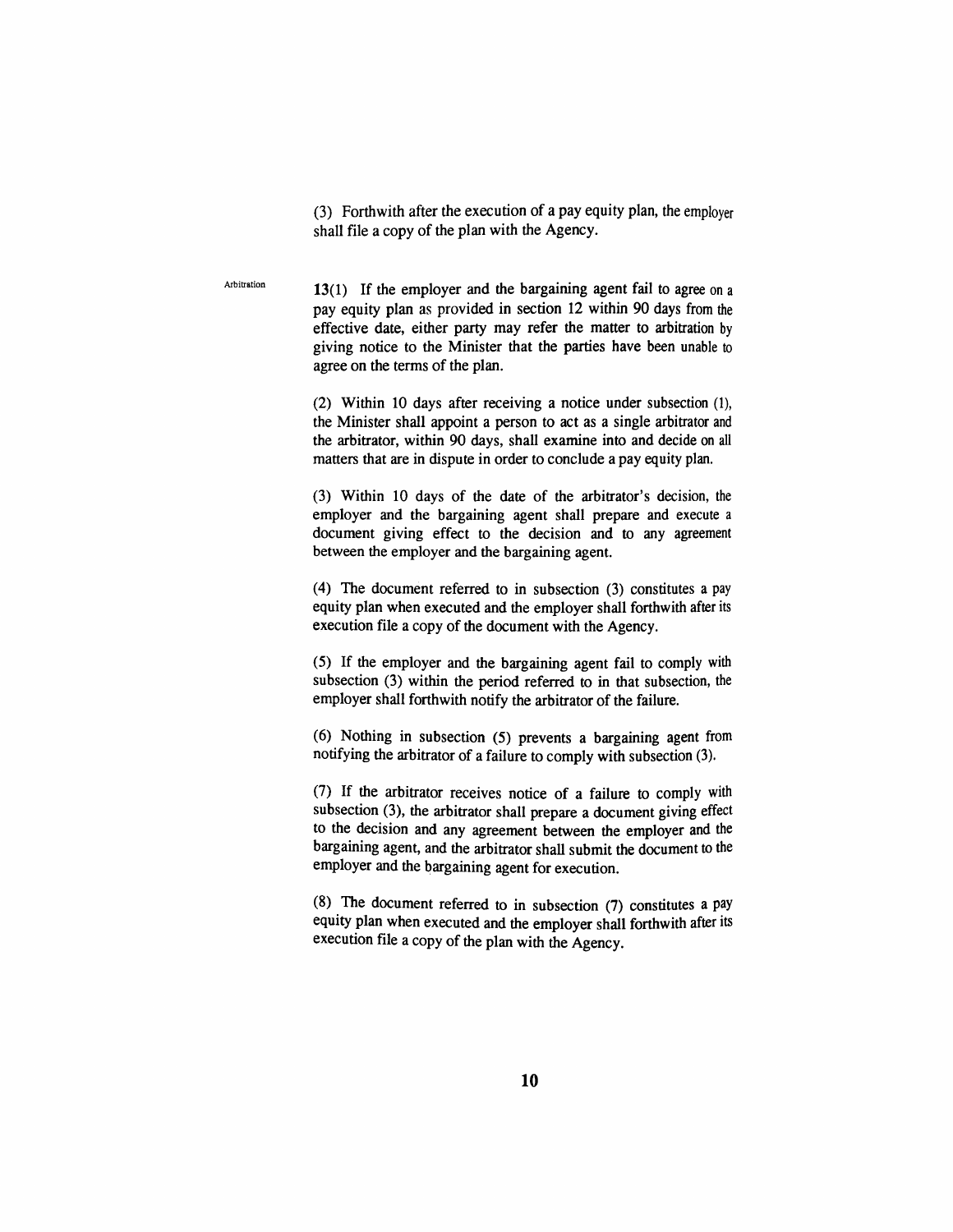(9) If the document referted to in subsection (7) is not executed by both the employer and the bargaining agent with 10 days from the date of its submission to them, the document shall constitute a pay equity plan as though it has been signed by both and a copy of the plan shall be filed, forthwith by the arbitrator with the Agency.

(10) If in the Minister's opinion the arbitrator has failed to enter into or carry out his or her duties so as to enable the arbittator to render a decision within 90 days from the time of the arbitrator's appointment, the Minister may dismiss the arbittator and appoint another person as a single arbitrator or the Minister may require the Agency to establish the pay equity plan.

(11) Arbittators shall be paid such remuneration and receive such reimbursement for expenses incurred as is authorized by the Lieutenant Govemor in Council, providing diat money has been appropriated to that purpose by the Legislature.

(12) An arbittator has power,

(a) to summon and enforce the attendance of wimesses and to compel them to give oral or written evidence on oath, m the same manner as a court of record in civil cases;

(b) to administer oaths;

(c) to accept such oral or written evidence as the arbittator in his or her discretion considers proper, whether admissible in a court of law or not;

(d) to enter any premises where work is being done or has been done by the employees or in which the employer carries on business or where anything is taking place or has taken place conceming any of the differences submitted to him or her, and inspect and view any work or thing therein, and question any person respecting any such thing or any of such differences;

(e) to audiorize any person to do anything diat the arbittator may do under clause (d) and to report on it to the arbitrator.

(13) The *Arbitration Act* does not apply to arbittations under diis Act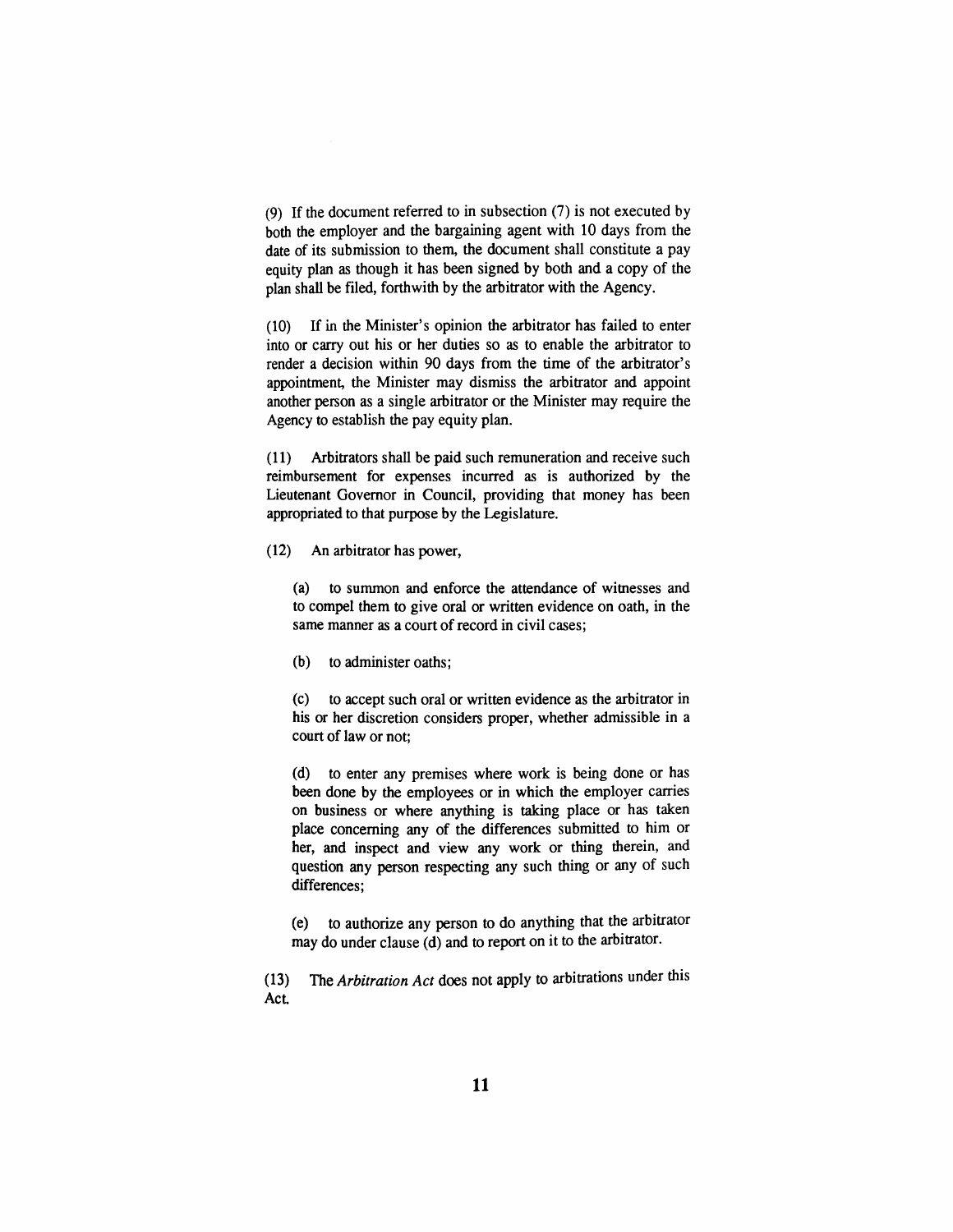#### **PART IV**

#### **NON-BARGAINING UNIT PAY EQUITY PLANS**

Employer plans **14(1)** Notwithstanding any other Act, each employer, within 90 days from die effective date, shall prepare a written plan to provide for pay equity for the predominandy female group of jobs diat are not in a bargaining unit in relation to predominantly male group of jobs that are not in a bargaining unit and, forthwith after preparing the plan, the employer shall file a copy of it with the Agency.

> (2) The employer shall notify all employees of the date on which the pay equity plan was filed with the Agency.

> (3) Where die employer fails to comply with subsection (1), any employee of the employer may give notice of such fact to the Agency.

#### **PART V**

#### **COMBINED BARGAINING UNIT PAY EQUITY PLANS**

Combined units

**15(1)** Notwithstanding any other Act, where an employer has employees in more than one bargaining unit, as soon as pay equity plans for all die bargaining units to which Part III applies have been filed with the Agency or established by it, the employer and the bargaining agents for die employees of die employer shall negotiate together in good faidi and endeavour to agree upon a pay equity plan to provide for pay equity across all of the bargaining units.

(2) A pay equity plan under subsection  $(1)$  shall be in writing and shall be executed by the employer and the bargaining agents.

(3) Forthwith after the execution of a pay equity plan, die employer shall file a copy of the plan with the Agency.

(4) If die employer and die bargaining agents fail to agree on a pay equity plan as provided in subsection (1) within 6 months from the last date on which a plan to which Part III applies was filed with the Agency or established by it, any party may refer the matter to arbitration by giving notice to the Minister that the parties have been unable to agree on the terms of a plan.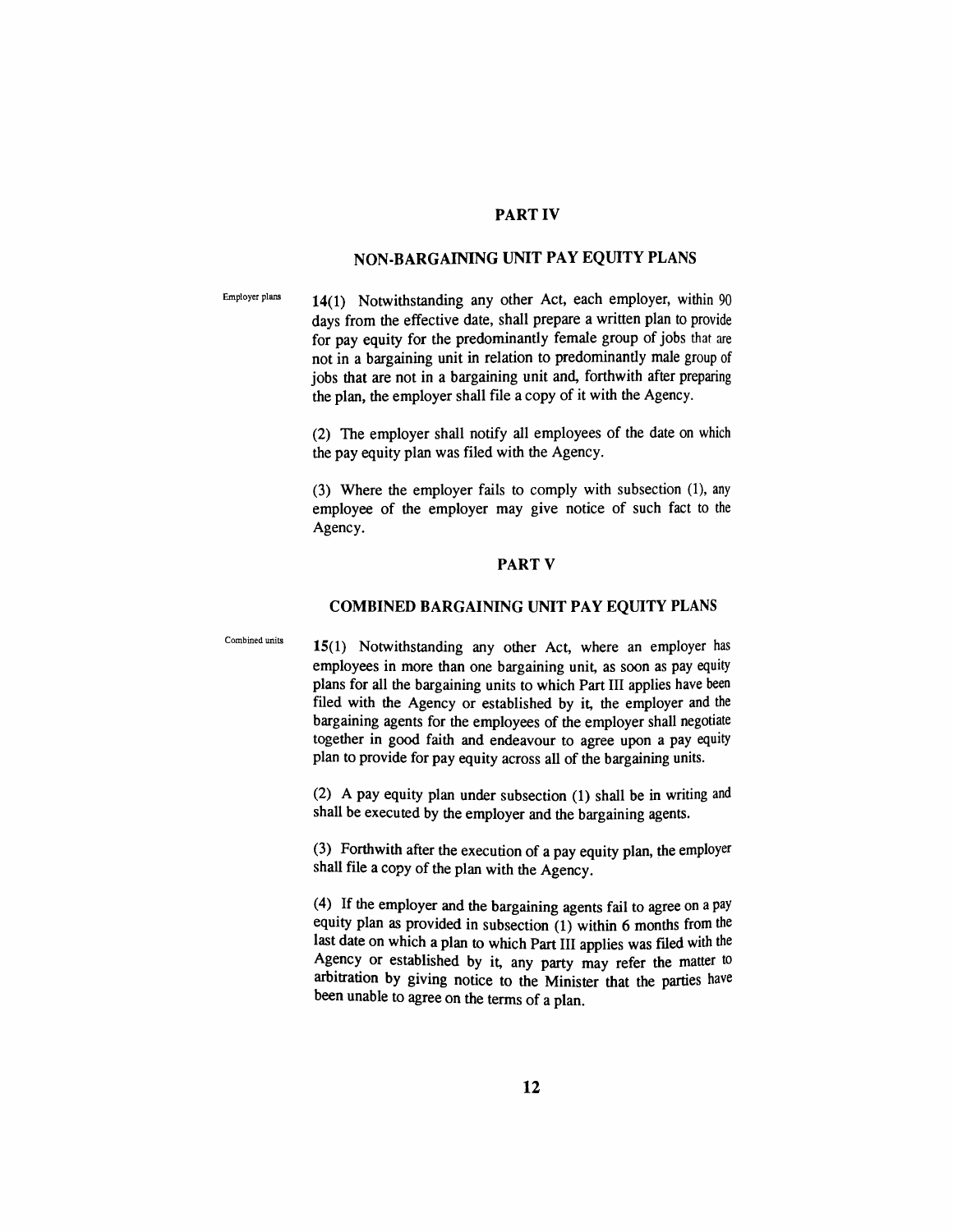(5) Section 13 applies with necessary modifications if a matter is referred to arbitration under subsection (4) except that the period of 90 days referted in section 13(2) and (10) shaU be deemed to be 6 months.

#### **PART VI**

#### **COMPREHENSIVE PAY EQUITY PLANS**

 $C_{\text{Planck}}^{\text{Comprehensive}}$  16(1) Notwithstanding any other Act, as soon as the pay equity plans to which Parts III and IV apply have been filed widi the Agency or established by it, the employer within 18 months from the last date on which a plan is filed with the Agency under Part III or IV or established by it and in consultation with the bargaining agents, if any, for the employees of the employer, shall prepare a written plan to provide for pay equity both across bargaining units and inside and outside the bargaining units and inside and outside the bargaining units and, forthwith after preparing the plan, the employer shall file a copy of it with the Agency.

> (2) The employer shall notify all employees of the date on which the pay equity plan was filed with the Agency.

> (3) Where the employer fails to comply with subsection (1), any employee of the employer may give notice of such fact to the Agency.

#### **PART VII**

#### **PAY EQUITY** AGENCY

Agency **17(1)** There is hereby established an agency to be known as the Pay Equity Agency.

> (2) The Agency shall be composed of a presidmg officer, one or more deputy presiding officers and as many members equal in number representative of employers and employees respectively as the Lieutenant Governor in Council considers proper, all of whom shall be appointed by the Lieutenant Governor in Council.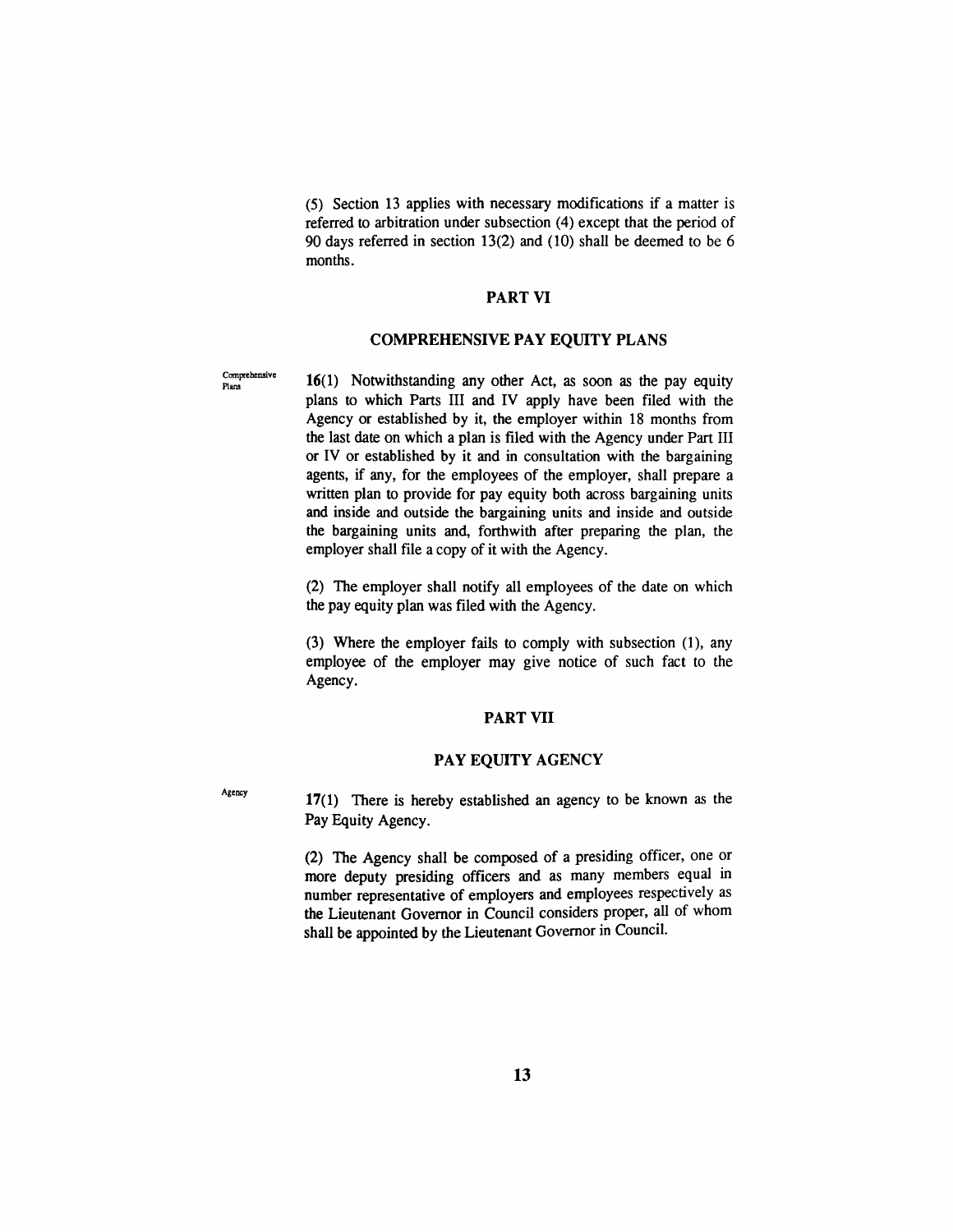(3) The Lieutenant Governor in Council shall designate one of the deputy presiding officers to be alternate presiding officer and the person so designated, in the absence of the presiding officer or if the presiding officer is unable to act, shall have all of the powers of the presiding officer.

(4) The members of the Agency who are not officers in die public service of Alberta shall be paid such remuneration and receive such reimbursement for expenses mcwred as is audiorized by die Lieutenant Governor in Council, providing that money has been appropriated to that purpose by the Legislature.

(5) Where a member of the Agency resigns, he or she may carry out and complete any duties or responsibilities and exercise any powers diat he or she would have had if he or she had not ceased to be a member, in connection with any matter in respect of which there was any proceeding in which he or she participated as a member of the Agency.

(6) In exercising its powers under this Act, the Agency may, if appropriate, make use of the services and facilities of a department, board, commission or agency of the Govemment of Alberta.

(7) Officers and employees necessary for the proper conduct of die Agency's work may be appomted under die *Public Service Act* and the Agency may engage under contract the persons, including professionals and experts, that it considers necessary to exercise its powers and to carry out its duties.

 $A_{\text{Agency}}$  18(1) The Agency may make rules for the conduct and management of its affairs and for the practice and procedure to be observed in matters before it, and may require that any person seeking a determination of any matter by the Agency shall give written notice, in such form and manner as die Agency specifies, to the persons that the Agency specifies.

> (2) The presidmg officer may establish panels of die Agency and it may sit in 2 or more panels simultaneously so long as a quorum of the Agency is present on each panel.

> (3) The presidmg officer or a deputy presiding officer, one member representative of employers and one member representative of employees constitute a quorum and are sufficient for the exercise of all the jurisdiction and powers of the Agency.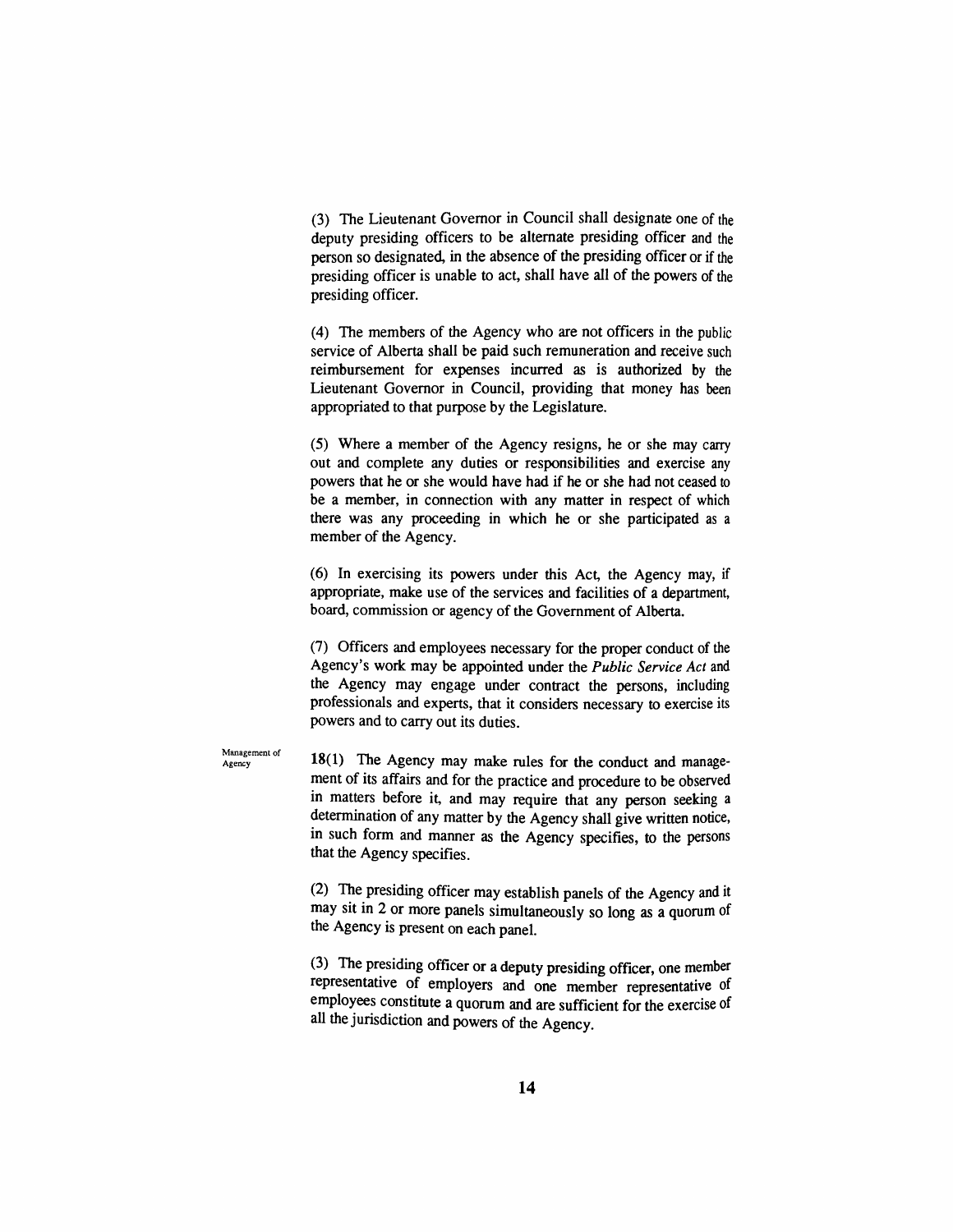(4) The decision of die majority of die members of die Agency present and constituting a quorum is the decision of the Agency, but, *if* there is no majority, the decision of the presiding officer or deputy officer governs.

(5) Notwithstanding subsection (4), the presiding officer, if he or she is of the opinion that it is advisable to do so, may sit alone to hear and determine or may authorize a deputy presiding officer to sit alone and hear and determine any matter or thing and to exercise all of the jurisdiction and powers of the Agency.

(6) In exercismg powers and carrying out duties conferted on the Agency under section 19(2)(j), (1) and (m), section 20 or Part VIII, the Agency shall hold a hearing and afford the parties an opportunity to make oral and written submissions to the Agency or it may dispense with a hearing if it permits the parties the opportunity to make such written submissions as the Agency may direct.

(7) The parties to a proceeding before the Agency are,

(a) the employer;

(b) if Part VIII applies, the person or persons making the complaint; and

(c) die bargaining agent, if any, for the employees of the employer; or

(d) if diere is no bargaining agent, the employees of the employer.

(8) A notice of a proceeding or odier matter before the Agency diat is required to be given to the employees of an employer shall be deemed to have been sufficiently given if it is prominendy posed in each place where the employees work or if it is published in a manner that is likely to bring it to their attention.

(9) One or more employees may appoint any person or organization to act as their agent before the Agency.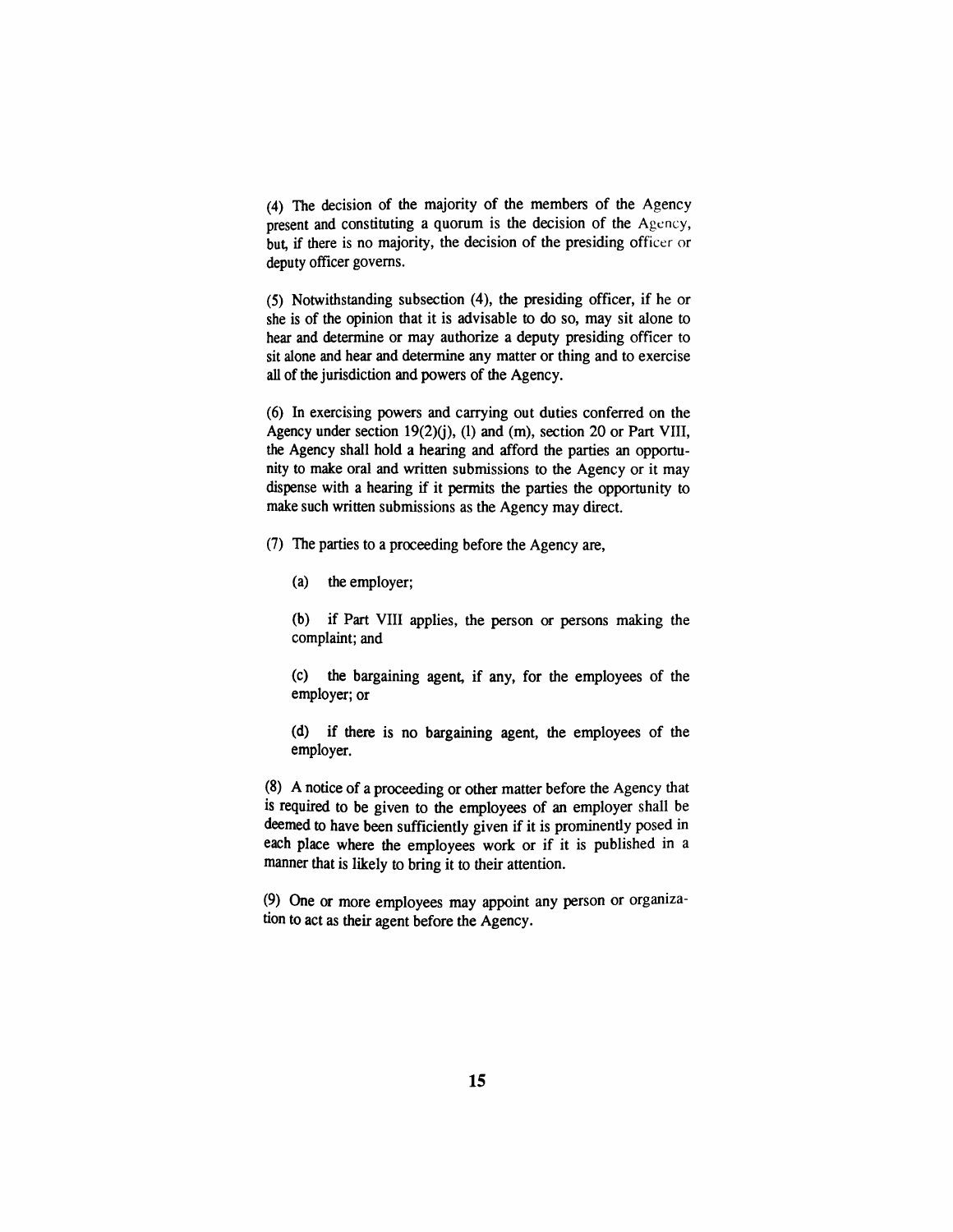19(1) The Agency may exercise such powers and shall perform such duties as are conferred or imposed upon it by or under this Act and, without restricting the generality of the foregoing, it may exercise such powers and shaU perform such duties as are or may be necessary to permit it to determine diat pay equity plans comply with the intent and purpose of this Act and are implemented in accordance with this Act.

 $(2)$  Without limiting the generality of subsection  $(1)$ , the Agency has power,

(a) to summon and enforce the attendance of wimesses and compel them to give oral or written evidence on oath;

(b) to require the production of such documents, records, reports or things as the Agency considers necessary to permit it to investigate and consider any matter within its jurisdiction;

(c) to administer oaths;

(d) to accept such oral or written evidence as it in its discretion considers proper, whether admissible in a court of law or not;

(e) to require an employer to give any notices that the Agency considers necessary to provide notice of proceedings before the Agency or any direction or orders made by it;

(f) to enter any premises where work is being done or has been done or in which the employer carries on business or where anything is taking place or has taken place concerning any matter in relation to which the Agency has jurisdiction, and inspect and view any work or thing dierein, and question any person respecting any such thing or any such matter;

(g) to monitor die implementation of every pay equity plan and compliance with the Agency's directions and orders and this Act;

(h) to authorize any person to do anything that the Agency may do under clauses (a) to (g) and to report to die Agency thereon;

Powers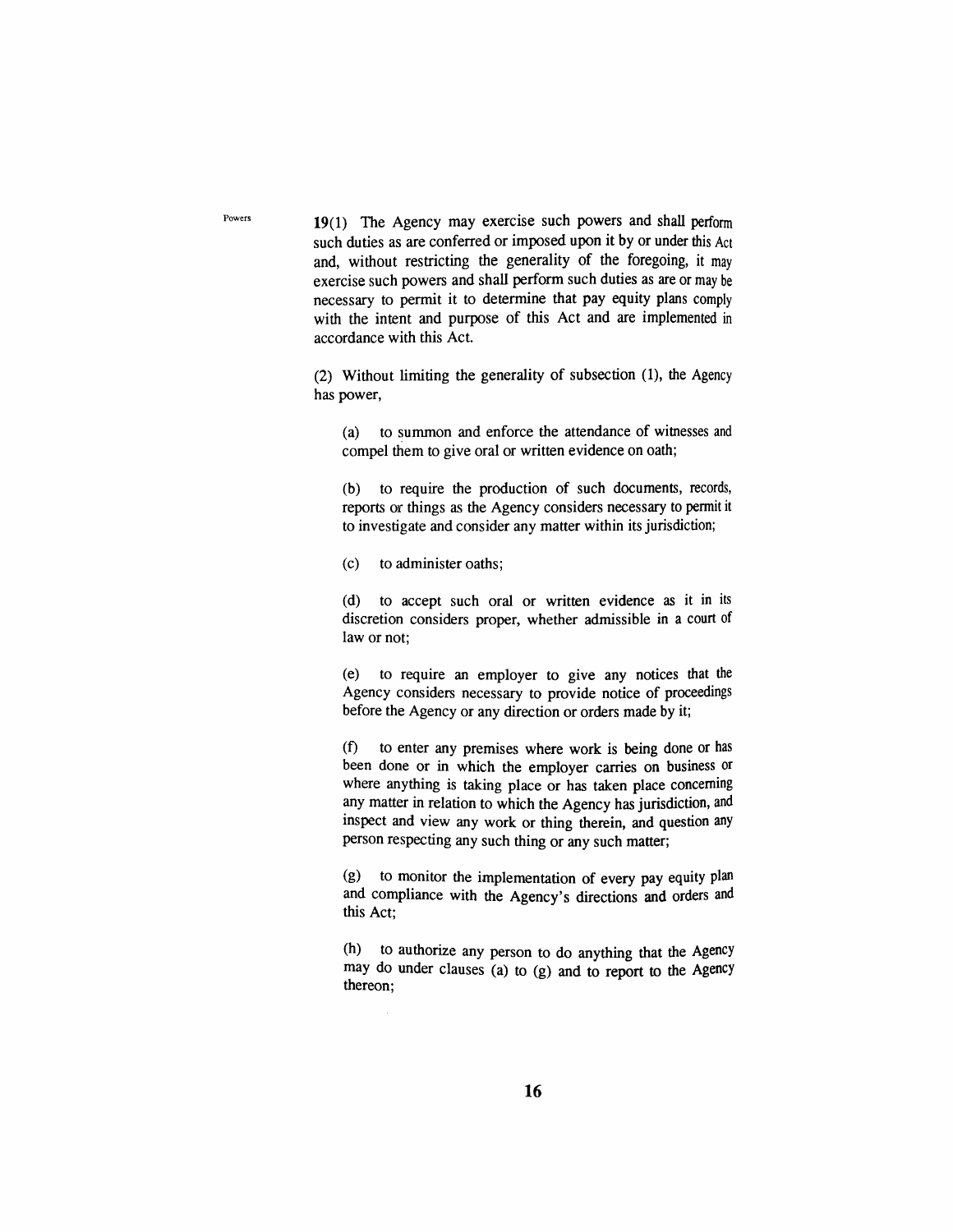(i) to authorize the presiding officer or a deputy presiding officer to inquire into any application, request, complaint, matter or thing within the jurisdiction of the Agency, or any part of any of them, and to report to the Agency thereon:

(j) to make such orders as are necessary to ensure that a pay equity plan is implemented and diat diere is compliance with its directions and orders:

(k) to recommend to the Lieutenant Govemor in Council diat a group of jobs be designated as predominandy female group of jobs or as a predominandy male group of jobs and in making such a recommendation, the Agency shall consider such criteria, including historical trends, as it considers relevant;

(1) to approve, on the application of an employer, the designation by the employer of a group of jobs as a predominantly female group of jobs or as a predominantly male group of jobs for the purposes of a pay equity plan to which Part IV or VI applies; and

(m) to extend any time limit mentioned in this Act notwithstanding that the time limit has expired.

(3) Where, widi respect to a particular pay equity plan, the Agency exercises its powers under subsection (2)(b), the Agency shall allow reasonable access by any person to the information received by it.

(4) The Agency may impose conditions, including time limits, in respect of its orders and directions.

(5) The Agency may conduct research and produce papers related to pay equity and related subjects and conduct public education programs related to pay equity and related subjects.

Reviews plans  $20(1)$  The Agency shall review every pay equity plan filed with it, and,

(a) if die Agency decides diat the plan complies with the intent and purposes of this Act, it shall advise the parties of its decision; or

(b) if die Agency decides diat die plan does not comply widi the intent and purposes of this Act, it may direct such amendments as are necessary to achieve such comphance.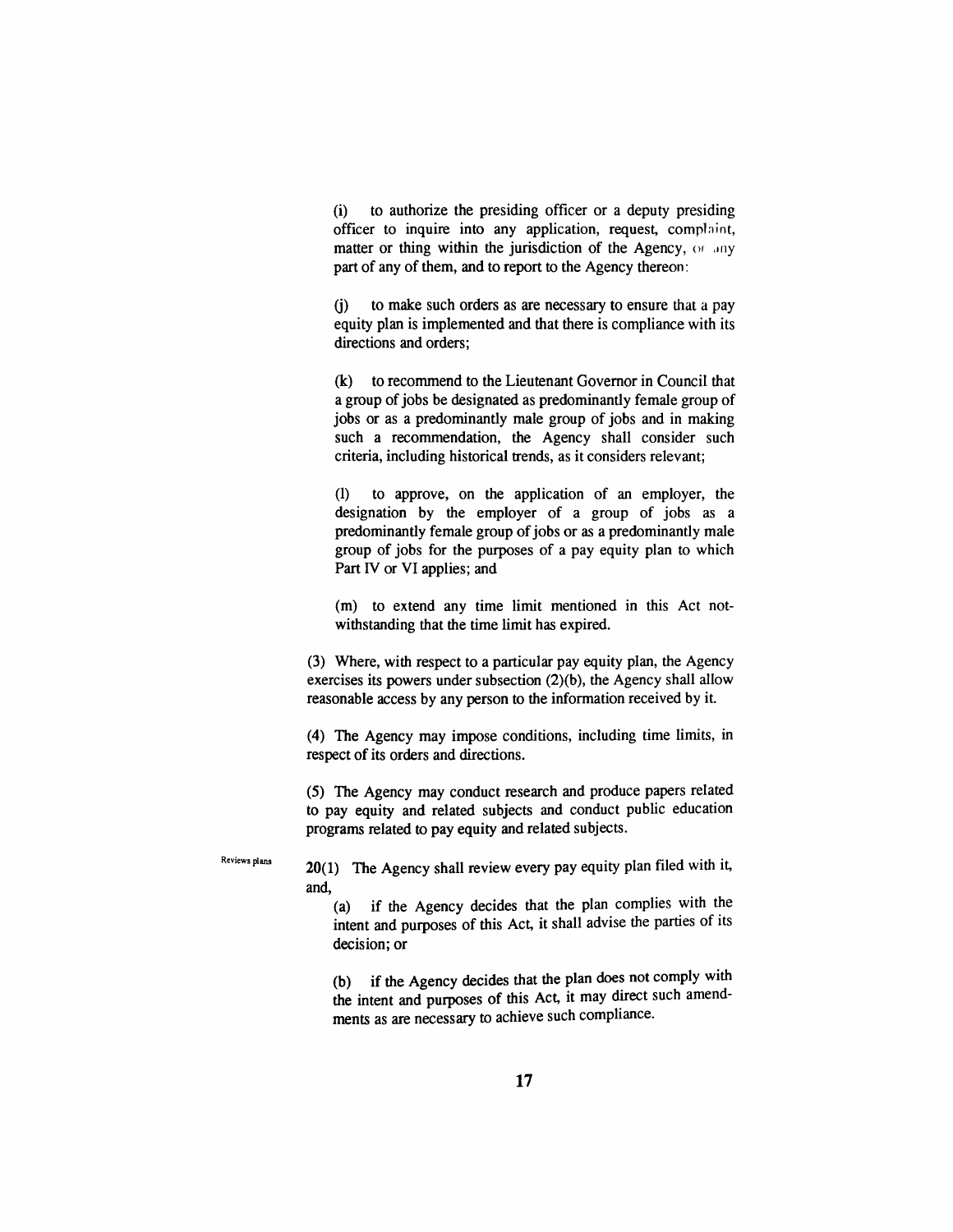(2) If a direction is given under subsection  $(1)(b)$ , the Agency shall allow the employer and, if the plan is one to which Part III or V applies, the bargaining agent 30 days to make such amendments to the pay equity plan as are necessary to give effect to the direction, and the amendments shall be filed by the employer with the Agency forthwith upon the amendments being made.

(3) If the Agency decides that a pay equity plan together with the amendments filed under subsection (2) complies with the intent and purposes of this Act, it shall advise die parties of its decision.

 $(4)$  If the employer fails to file a pay equity plan as required by Part IV or VI or fails to file an amended pay equity plan as required by subsection (2) or the Minister refers a matter to it under section 13 or the Agency is of the opinion diat an amended pay equity plan does not comply with the intent and purposes of this Act, die Agency may by order establish or amend a pay equity plan, as may be appropriate.

Order filed  $21(1)$  A copy of an order or direction of the Agency certified as correct by a member of the Agency may be filed by the Agency in the office of die Registtar of die Court of Queen's Bench.

> (2) When a copy has been filed under subsection (1), die order or direction may be enforced by an application for such order as the court may consider just.

> (3) An application under subsection (2) may be made by the Agency, or by any person who could have been a part to die proceeding in which the order or direction was made.

Jurisdiction

22(1) The Agency has exclusive jurisdiction to exercise die powers conferred upon it by or under this Act and to determine all questions of fact or law that arise in any matter before it and die action or decision of die Agency thereon is final and conclusive for all purposes.

(2) The Agency may, at any time, if it considers it advisable to do so, reconsider any decision, order, direction, declaration or ruling made by it and vary or revoke it.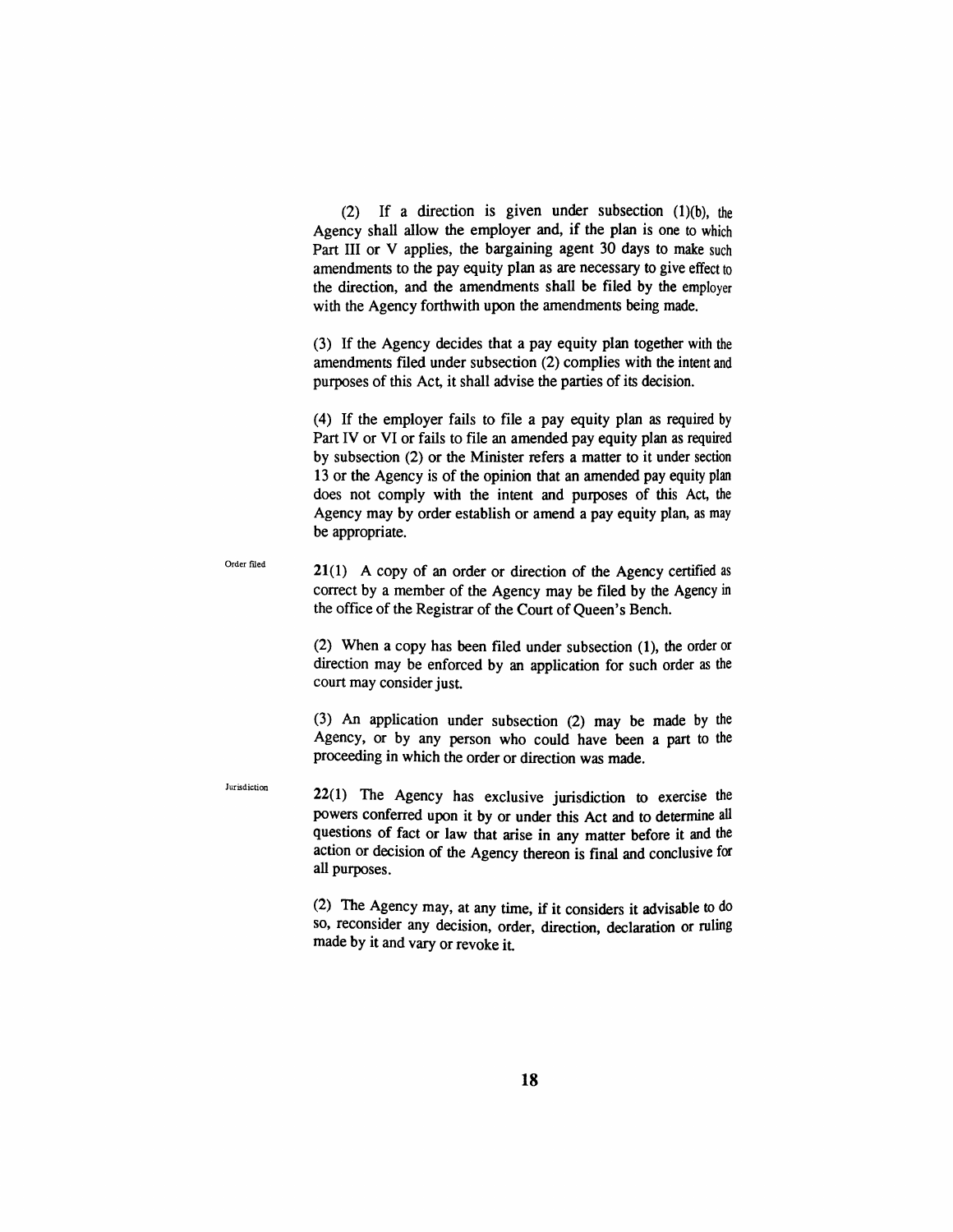**Infomiation privileges**  23 Except with the consent of die Agency, no member of the Agency, nor any of its officers or employees nor any other person whose services have been contracted for by the Agency, shall be required to give testimony in any civil proceeding or in any proceeding before the Agency or any other tribunal respecting information obtained in the discharge of their duties or while acting within the scope of their employment under this Act.

**Annual report** 24 The Agency shall make an annual report of its activities and affairs to the Minister not later than the 30th day of June in each year and the Minister shall table the report before the Assembly if it is sitting or, if not, within 15 days of die commencement of the next sitting.

#### **PART VIII**

#### **COMPLAINTS**

**Complaints** 

**25(1)** After the filing of a pay equity plan with the Agency, any employee or employees bound by the plan, or their bargaining agent, if any, may file a complaint widi the Agency, complaining that.

(a) the job comparison or evaluation system contained in the plan is not gender-neuttal or is inappropriate, or both;

(b) the predominandy female group of jobs and the predominantly male groups or any of diem have not been properly identified or are inappropriate, or both;

(c) die method of applying die job comparison or evaluation system is inappropriate;

(d) the job comparison or evaluation system is not being properly applied; or

(e) adjustments to compensation are not being made as required.

(2) No complamts may be filed with respect to a matter described in subsection  $(1)(a)$ ,  $(b)$  or  $(c)$  more than 90 days after the filing with the Agency or the establishment by it of the pay equity plan to which the complaint relates.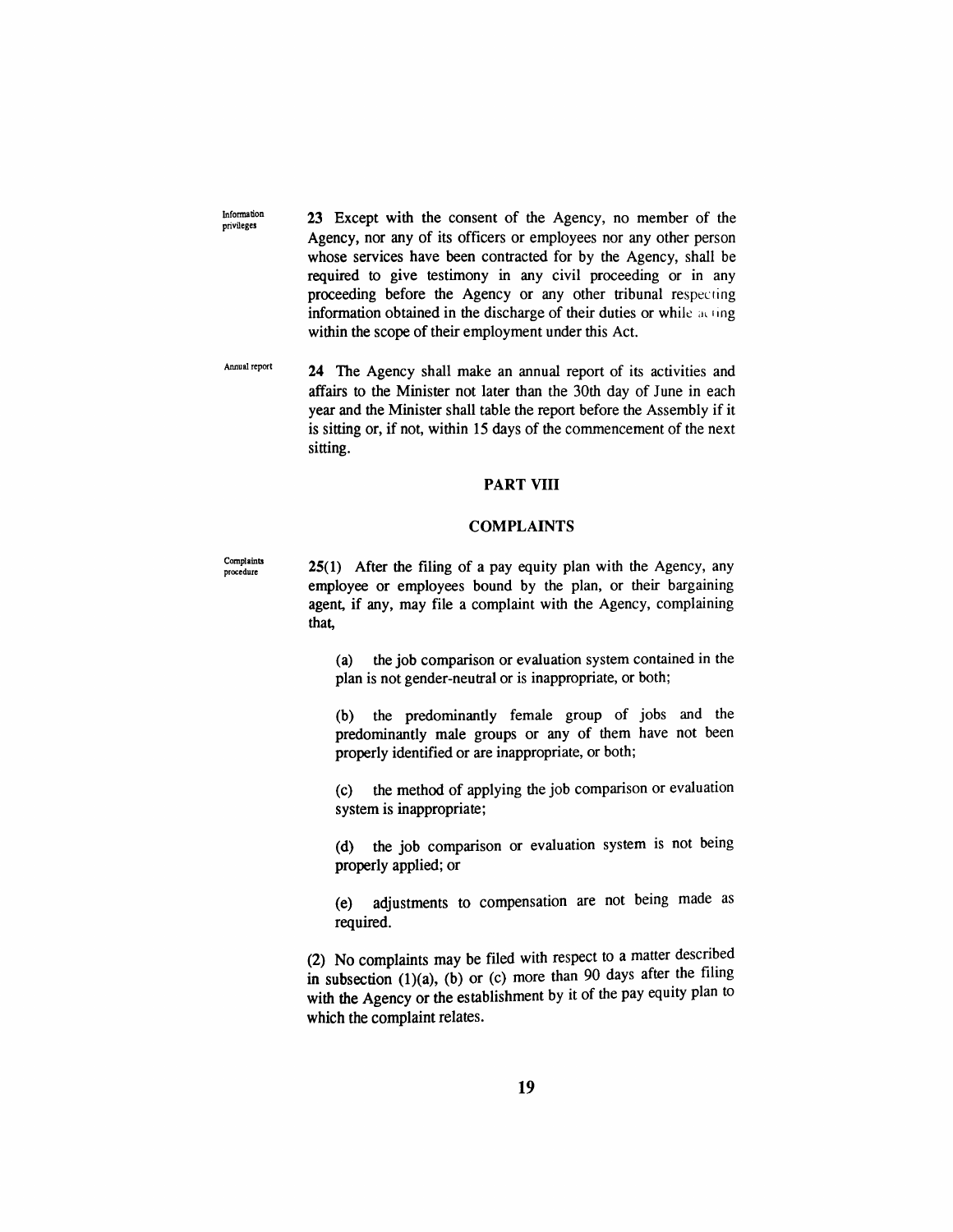(3) No complaint may be filed with respect to a matter described in subsection  $(1)(d)$  or (e) until the first adjustments in compensation are required to be made under the pay equity plan to which the complaint to be made under the pay equity plan to which the complaint relates and no such complaint may be made more than,

(a) 6 months after the first adjustments are required to be made if subsection  $(1)(d)$  applies; or

(b) one year after the last adjustments should have been made had the pay equity plan been implemented if subsection  $(1)(e)$  applies.

No subsequent bias 26 Following the completion of the compensation adjustments pursuant to all pay equity plans, an employer shall not engage in gender-biased compensation practices and any employee or employees of the employer may file a compliant with the Agency respecting any gender-biased compensation practices that affect pay equity and that are implemented by the employer after die completion of the compensation adjustments.

Investigation 27(1) The Agency shall inquire into a complaint under section  $25$ or 26 and mvestigate and determine its subject matter and die Agency may order an employer or bargaining agent to take such action or refrain from such action as in the opinion of the Agency is required.

> (2) The Agency shall make every effort reasonable in the circumstances to determine a complaint under section  $25(1)(a)$ ,  $(b)$ ,  $(c)$ or (e) within 3 months of its filing and a complaint under section  $25(1)(d)$  within 6 months of its filing.

#### PART IX

#### MISCELLANEOUS

Regulations

 $28(1)$  The Lieutenant Governor in Council may make regulations,

(a) defining any word or expression not expressly defined in this Act;